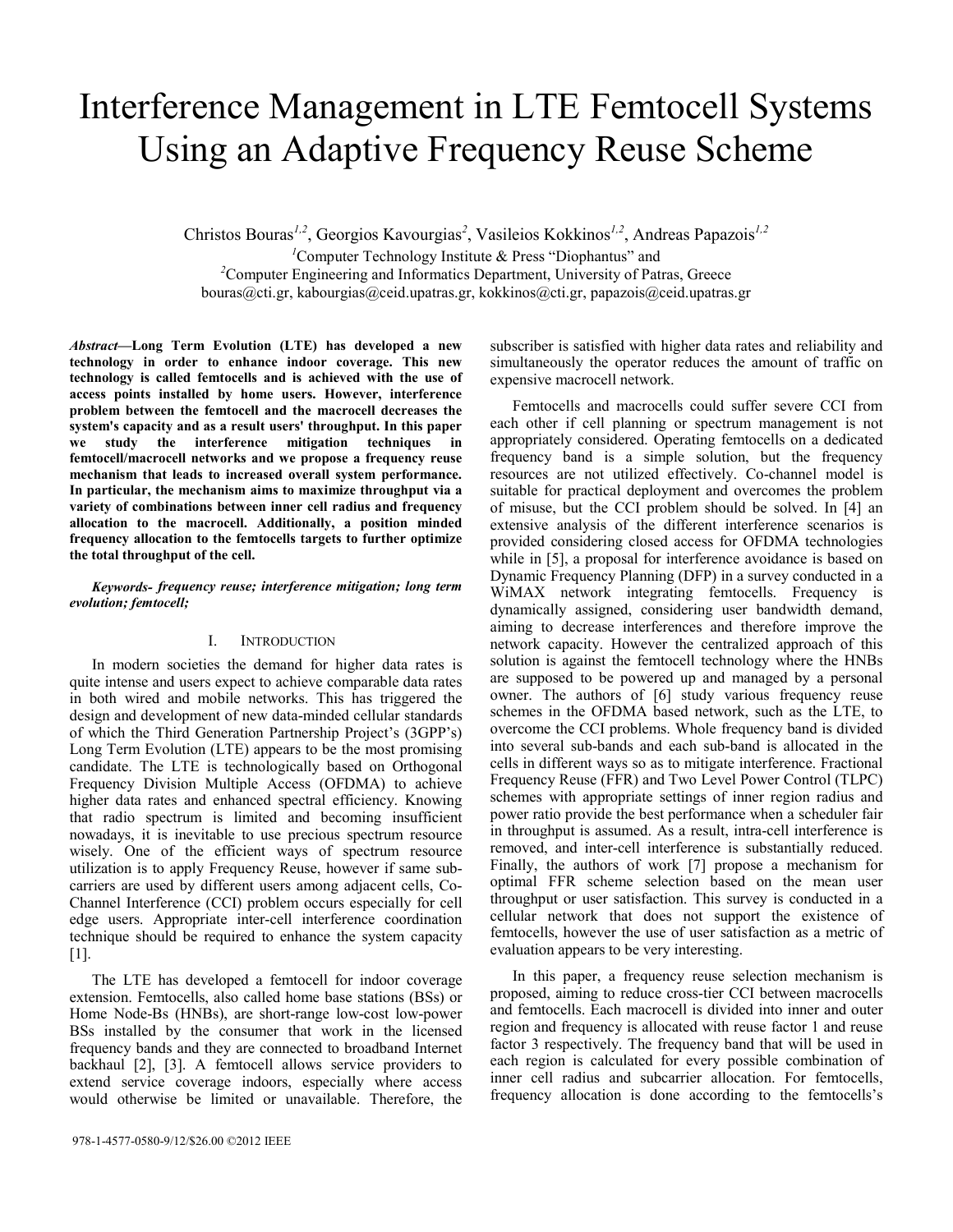position in the network. Each femtocell chooses a frequency band which is different from the sub-band already used for the macrocell located in the same area and this frequency allocation is expected to further improve network's performance. The mechanism computes the total throughput of the cell and user satisfaction for each pair of radius an frequency and finally selects the optimal frequency allocation scheme. Inner cell radius and the number of subcarriers to be allocated in each region are selected so as to maximize the value of user satisfaction. A method to evaluate the proposed scheme is via the estimation of the adjacent cell interference. For the calculation of the desired results an analytical model analysis is used, that takes into account the path loss and propagation in order to estimate the SINR and therefore the adjacent cell interference due to femtocells. Finally, those results are compared with other frequency reuse schemes.

The remaining of this paper is structured as follows. The proposed network model is described in Section II. Section III analyzes the simulation mechanism. Section IV presents the equations which will be used for the implementation of the proposed scheme and Section V gives performance evaluation and comparison of the proposed method with other frequency reuse schemes. Finally, Section VI includes the conclusions of this study and ideas for future work.

# II. PROPOSED NETWORK MODEL

The primary goal of this survey is to enhance throughput for both femto and macro users. One way to achieve this is to mitigate interference with frequency reuse schemes.

To this direction FFR is applied to each macrocell of the topology, as shown in Figure 1, in order to reduce interference between adjacent cells and enhance throughput.



Figure 1. Frequency band allocation using FFR with reuse factor 3.



Figure 2. Frequency band division.

Each hexagonal cell of radius *R* is divided into inner (gray color) and outer region (colors red, green and blue). One part of the available frequency band is dedicated to the cell centre users with reuse factor of 1 (frequency band W1), while the rest of the spectrum is equally divided in three sub-bands and assigned to the cell edge users with reuse factor of 3 (frequency bands W2, W3 and W4). The frequency band division is depicted in Figure 2.

If a femtocell is located in the outer region of a macrocell, then the sub-band used for the inner region can be reused for the femto users. On the contrary, a femtocell dropped in the inner region cannot reuse the sub-band which was assigned to the cell edge users of the macrocell. The reason is the transmit power of the BS in each case. Inner cell users are closer to the BS, which means that lower transmit power is required. On the other hand, the BS should transmit in maximum power in order to satisfy cell edge users. For example, according to Figure 1, if a femtocell is operating in the outer region of the central cell (colored with gray and green) it can use not only sub-bands W3 and W2 (red and blue that are assigned to the outer regions of the adjacent cells) but also sub-band W1 (gray) even if it is already used in this macrocell. Under these conditions, the interference from the macrocell to the femtocell and vice versa will be reduced.

## III. MECHANISM DESCRIPTION

The mechanism receives as input the macrocell environment dimensioning, the number of femtocells and their positions as well as other characteristics of the network such as the macrocell and femtocell BS transmission power. Consequently it calculates the received power from serving as well as from the interfering cells and based on these values and by taking into account the white Gaussian noise, the mechanism is able to make an estimation of the SINR and throughput at any given position of the examined LTE network. Finally, user satisfaction for each cell is calculated via the values of throughput of each user.

The mechanism follows the approach presented below:

Calculate inner cell radius

Given the macrocells' characteristics, different radiuses from 0 to *R* are examined in order to find the best dimensions of the inner cell that optimizes user satisfaction for the cell users.

Find the optimum frequency band division

The aim of this step is to calculate user satisfaction for every possible combination of spectrum division. The available spectrum will be allocated to the users according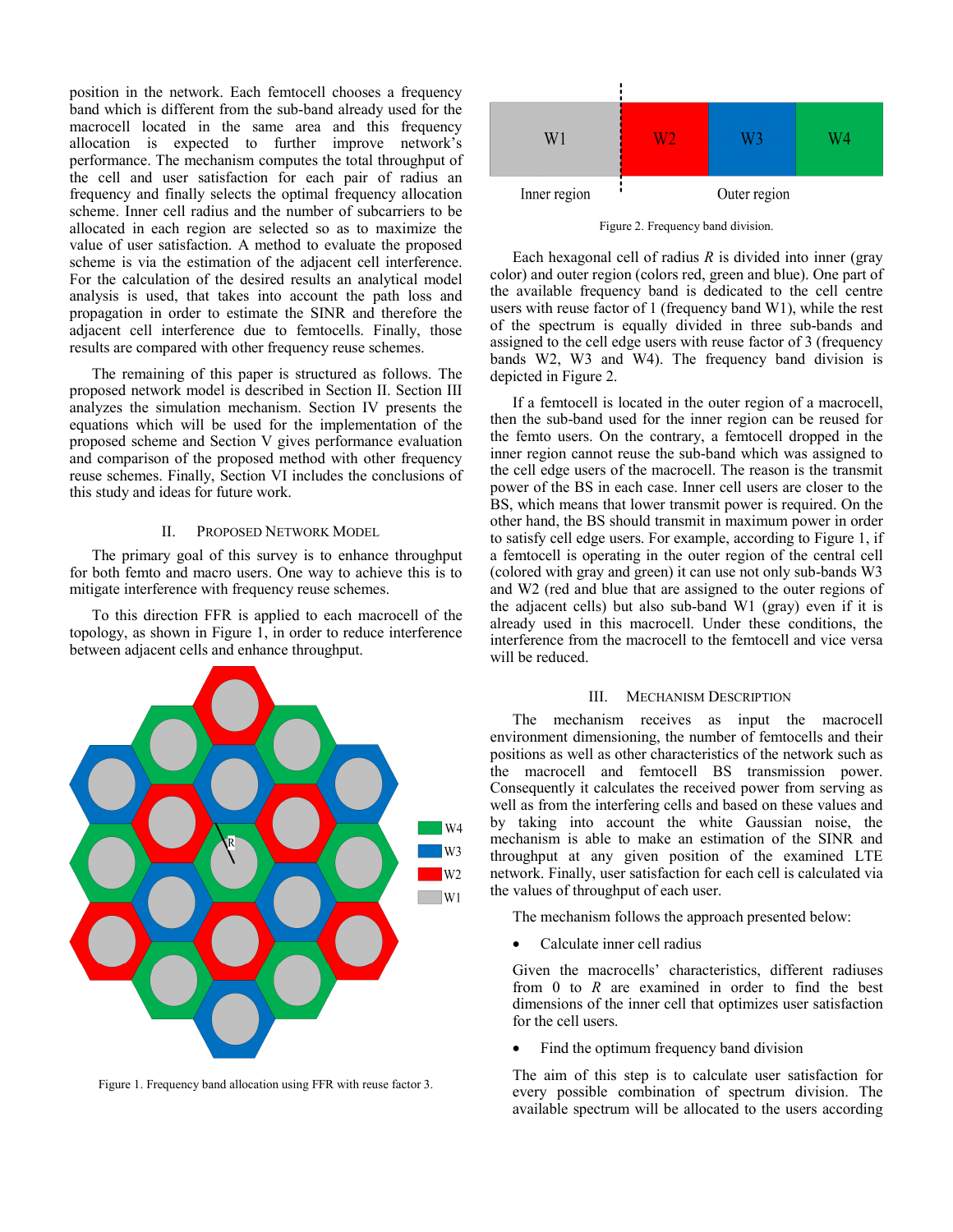to the combination that maximizes user satisfaction. There are two disjoint sets of subcarriers. Set *I* that contains the subcarriers of the inner region and set *O* that contains the subcarriers of the outer region. There are totally 26 different cases and every time the frequency band that is allocated to the outer region is equally divided between W1, W2 and W3. Initially, set *I* is an empty set and all the subcarriers are contained in set *O*, which means that all the subcarriers are allocated to the outer region and each one of W1, W2 and W<sub>3</sub> equals to 25/3. In each one of the following cases one subcarrier is removed from set *O* and is added to set *I*. Finally, in the  $26<sup>th</sup>$  case, set *I* consists of 25 subcarriers and set *O* is an empty set.

• Allocate frequency band to the femtocells

In this step frequency is allocated to the femtocells with the process presented in Section II.

The The pseudo-code that follows presents briefly the general idea of the mechanism.

```
create topolgy() %defines cells and drops femtocells and users
for r = 0: R %inner cell radius
 for f = 0: 25 % frequency band division
    allocate frequency band for macrocells 
   if r > = distance femto %femtocell belongs to inner cell
      allocate frequency band for femtocell 
    else %femtocell belongs to outer cell 
      allocate frequency band for femtocell 
    end 
   for u = 1 : U % all users
     sinr = calculate sinr(u)capacity = calculate capacity(u)
     throughput = calculate throughput(u)
 end 
   US = calculate user satisfaction(r, f)
  end 
end 
define_FFR(max_ user_satisfaction)
```
# IV. ANALYSIS OF MECHANISM

This section presents the simulation model that will be used in our analysis. It estimates the cross-tier interference and the throughput in every point of the LTE network integrating femtocells and macrocells. Based on the proposed network scheme the model takes into account the path loss and propagation models in order to estimate the SINR and therefore the adjacent cell interference of the integrated LTE network.

In order to evaluate the performance of a link we can use either block error ratio (BLER) or throughput. In this paper we will continue our analysis with the help of throughput performance. To formulate the equation for the system throughput, first of all we will need an equation for the SINR calculation. The received SINR for a macro user *i* on a subcarrier *n* can be expressed as [8] :

$$
SINR_{i,n} = \frac{P_{M,n}G_{i,M,n}}{N_0\Delta f + \sum_{M'} P_{M',n}G_{i,M',n} + \sum_{F} P_{F,n}G_{i,F,n}}
$$
(1)

where,  $P_{M,n}$  and  $P_{M',n}$  is transmit power of serving macrocell M and neighboring macrocell *Μ΄* on subcarrier *n*, respectively.  $G_{i,M,n}$  is channel gain between macro user *i* and serving macrocell *M* on subcarrier *n* and  $G_{i,M,n}$  corresponds to channel gain from neighboring macrocell *Μ΄*. Transmit power of neighboring femtocell  $F$  on subcarrier  $n$  is denoted by  $P_{F,n}$  and  $G_{i,F,n}$  represents channel gain between macro user *i* and neighboring femtocell  $F$  on subcarrier  $n$ . Finally,  $N_0$  is white noise power spectral density and *Δf* is subcarrier spacing.

In case of a femto user *f*, the received SINR on a subcarrier *n* can be similarly given by  $[8]$ :

$$
SINR_{f,n} = \frac{P_{F,n}G_{f,F,n}}{N_0\Delta f + \sum_{M} P_{M,n}G_{f,M,n} + \sum_{F'} P_{F',n}G_{f,F',n}}
$$
(2)

where, *F'* is the set of interfering femtocells.

The channel gain *G* is dominantly affected by path loss, which is different for macro users and femto users. The path loss between a macro BS and a User Equipment (UE) is modeled as [9] :

$$
PL = 15.3 + 37.6 \log_{10}(d) + L_{ow}
$$
 (3)

For the case of an outdoor user, *Low* is set to 0. The path loss between a femto BS and a UE in the same house is given by the following equation [9] :

$$
PL = 38.46 + 20 \log_{10}(d) + 0.7 d_{2D, \text{indoor}} + 18.3 n^{((n+2)/(n+1)-0.46)} + qL_{i,w}
$$
\n
$$
(4)
$$

and in the case that the UE is not in the same house, path loss is given by [9] :

$$
PL = \max(15.3 + 37.6 \log_{10}(d), 38.46 + 20 \log_{10}(d)) +
$$
  
0.7d<sub>2D,indoor</sub> + 18.3n<sup>((n+2)/(n+1)-0.46)</sup> + qL<sub>iw</sub> + L<sub>owl</sub> + L<sub>ow2</sub> (5)

For the case of an outdoor user, *Low2* is set to 0.

In the equations of path loss, *d* is the distance between the transmitter (Tx) and the receiver (Rx) in meters and  $L_{ow}$  and  $L_{iw}$ corresponds to penetration loss of an outdoor and indoor wall respectively which are set to  $L_{ow} = 20$  dB and  $L_{iw} = 5$  dB. Especially for path loss between a femto BS and a user, *n* is the number of penetrated floors, *q* is the number of walls separating apartments between the femto BS and the UE and the term  $0.7d_{2D,indoor}$  takes account of penetration loss due to walls inside an apartment with  $d_{2D,indoor}$  representing the distance inside the house.

So, the channel gain can be expressed as follows [8] :

$$
G = 10^{-PL/10} \tag{6}
$$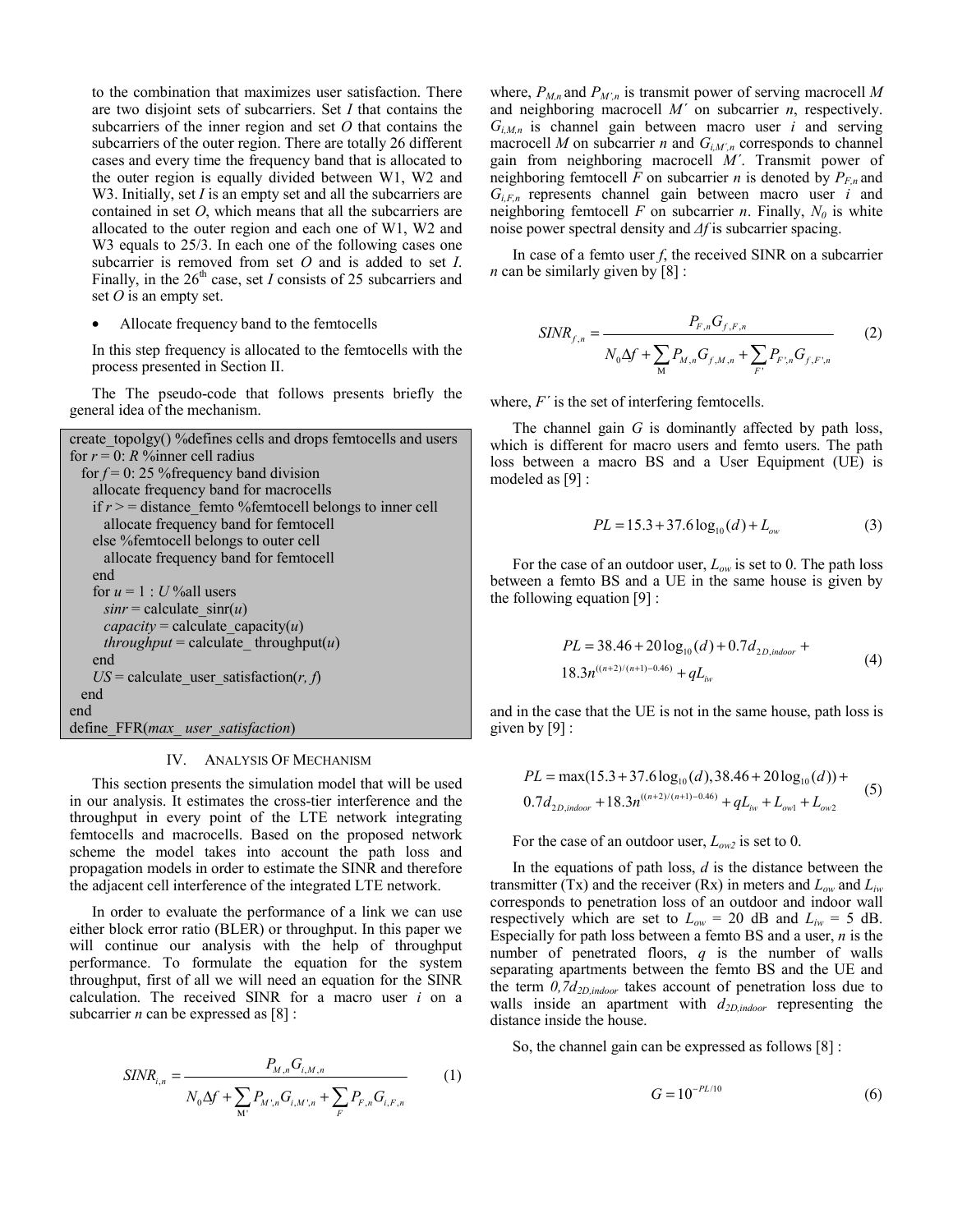Additionally, for the throughput calculation, we use the capacity of a user *i* on a specific subcarrier *n*, which can be estimated via the SINR from the following equation [8] :

$$
C_{i,n} = W \cdot \log_2(1 + aSINR_{i,n})
$$
\n<sup>(7)</sup>

where  $W$  is the available bandwidth for subcarrier  $n$  divided by the number of users that share the specific subcarrier and  $\alpha$  is a constant for a target bit error rate (BER) defined by  $\alpha$  = -1.5 /  $ln(5BER)$ . Here we set BER to  $10^{-6}$ .

So the expression of the total throughput of the serving macrocell *M* is [8] :

$$
T_M = \sum_{i} \sum_{n} p_{i,n} C_{i,n} \tag{8}
$$

where  $p_{i,n}$  is an assignment index variable with  $p_{i,n} = 1$  implying that subcarrier *n* is assigned to user *i* and  $p_{in} = 0$  otherwise. In the specific paper the study is done for LTE systems, which means that each subcarrier can be only occupied by one user in the same cell in each time slot. Supposing that  $N_i$  is the number of users in a macrocell, this implies that:

$$
\sum_{i=1}^{N_i} p_{i,n} = 1 \tag{9}
$$

The expressions for the capacity (equation (7)) and the total throughput (equations (8) and (9)) are similar in the case of a femto user.

In [7] the term User Satisfaction (US) is introduced. The authors have proved that US guarantees slight differences in users' throughput values. US physically presents how close the user's throughput is to the maximum throughput of a user dropped in the same cell. When US approaches 1, all users in the cell experience similar throughput. On the contrary, when there is big difference in the throughput achieved by the users in the cell, US value approaches to 0. US can be expressed as  $[7]$ :

$$
US = \frac{\sum_{i=1}^{U} T_i}{\max \ user \ throughput \cdot U} \tag{10}
$$

where  $U$  is the total number of users in the specific cell,  $T_i$  is the throughput of each user (either macro or femto user) and *max\_user\_throughput* is the maximum throughput value achieved by a user in this cell.

The mathematical analysis presented previously will be the basis for the implementation of the simulation mechanism that will help us to evaluate the solution proposed for the scenarios which will be examined in this paper.

#### V. PERFORMANCE EVALUATION

## *A. Scenarios Presentation*

The simulation parameters that will be used for the experiment are listed in Table I.

The transmit power of the femto BS is 20 mW and the macro BS transmits for the edge region with 22 W and for the centre zone with 15 W. Furthermore we consider a system with 10 MHz of bandwidth divided into 25 subcarriers of 375 kHz of bandwidth and 15 kHz of subcarrier spacing. A fixed number of 100 femtocells randomly located in the network area is used only for the calculation of the optimum parameters for the proposed scheme. In the experiments for the comparison with other frequency reuse schemes varying number of femtocells from 0 to 5 femtocells per macrocell were used.

TABLE I. SIMULATION PARAMETERS

| <b>Parameters</b>      | <b>Values</b>      |                 |
|------------------------|--------------------|-----------------|
|                        | <b>Macro</b>       | <b>Femto</b>    |
| Number of cells        | 19                 | 100             |
| Radius                 | $250 \text{ m}$    | 20 <sub>m</sub> |
| BS transmit power      | 15, 22 W           | $20 \text{ mW}$ |
| <b>Bandwidth</b>       | 10 MHz             |                 |
| Subcarriers            | 25                 |                 |
| Subcarriers' bandwidth | 375 kHz            |                 |
| Subcarrier spacing     | $15$ kHz           |                 |
| Carrier frequency      | $2$ GHz            |                 |
| Channel model          | 3GPP Typical Urban |                 |
| Power Noise Density    | $-174$ dBm / Hz    |                 |

The following scenarios will be used as a means to evaluate the proposed scheme presented previously:

- In the same network topology Integer Frequency Reuse (IFR) with reuse factor 1 is applied which means that all the available bandwidth is used in each macrocell. Furthermore, each femtocell uses the same frequency band.
- The available spectrum is divided into 3 equal sub-bands and IFR with reuse factor 3 is applied to the macrocells of the network. As a result, each macrocell uses a subband which is different from all the neighboring macrocells. Frequency allocation to the femtocells is done according to their position, which means that each HNB can only transmit in the two sub-bands that are not used by the macrocell where the femtocell belongs.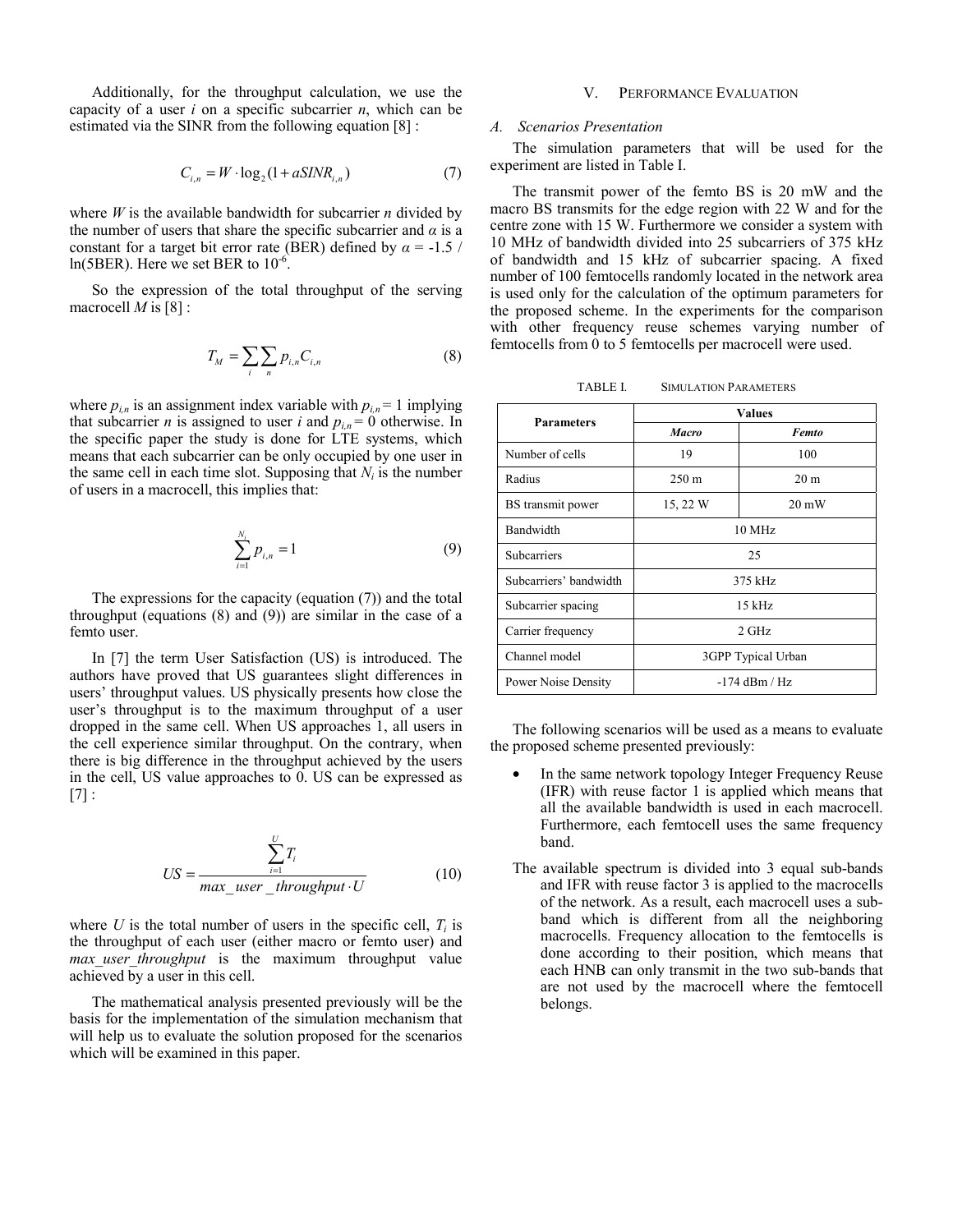# *B. Numerical Evaluation and Comparison*

This section presents the operation of the mechanism and the application of the proposed FFR scheme with the values that maximize user satisfaction. Figure 3 depicts the network topology presented previously and particularly the central cell (colored with green outer region). Users and femtocells are distributed uniformly in the topology and optimal inner cell radius and subcarrier allocation is calculated via the experiment.



Figure 3. Network Topology with the application of FFR for optimal radius.

In the central cell there are 30 users and 5 femtocells randomly located. With the proposed mechanism the inner cell radius that maximizes user satisfaction was calculated and equals to 175m which means that all the femtocells and 24 users belong to the inner region while the remaining 6 users were dropped in the outer region of the cell.

Figure 4 depicts US while the number of subcarriers allocated to the inner cell varies from 0 to 25 for the optimum inner cell radius presented in Figure 3.



Figure 4. User Satisfaction vs subcarriers allocated to inner region for optimal inner radius.



Figure 5. User satisfaction vs number of femtocells.

The conclusion of Figure 3 and Figure 4 is that the maximum value of user satisfaction which is 0.3859 was achieved for inner cell radius 175m while allocating 22 subcarriers for the inner region and the remaining 3 for cell edge users which corresponds to 8.25 MHz and 1.125 MHz respectively. As the number of subcarriers allocated to the inner cell increases, user satisfaction increases too and maximizes for 22. This is rational and can be explained by the fact that almost all the users belong to the inner region, which means that the majority of the subcarriers should be allocated to the cell centre.

Figure 5 shows how US changes as number of femtocells per macrocell increases from 0 to 5. In order to evaluate the proposed mechanism we present a comparison with IFR with reuse factor 1 (IFR1) and IFR with reuse factor 3 (IFR3).

According to Figure 5, the cases of IFR1 and IFR3 achieve similar values of user satisfaction and about three times smaller than the proposed scheme when there are more than 1 femtocells. This is very important because it indicates that there is fairness among all the users and the resources are distributed in a way that everyone will have throughput values with little variation from the maximum one. The sudden drop of user satisfaction in the case of IFR1 and IFR3 when the first femtocell appears indicates the absence of an algorithm that will distribute appropriately the resources among the users. As soon as there are femto users, big part of the available bandwidth is allocated to them leading to disproportionate values of throughput and reducing user satisfaction.

Figure 6 illustrates another comparison between the proposed scheme and the cases of IFR1 and IFR3. The assumption is again that the number of femtocells varies from 0 to 5, although this time throughput values are plotted. In each case is calculated the minimum (min) and maximum (max) value of throughput of a user as well as the average value of throughput for all the users being served by the same cell. Through this experiment we aim to prove once again the fairness of the proposed mechanism. For that reason Figure 6 focuses to an overall comparison of all the cases and less attention is paid to the values of throughput in each case separately.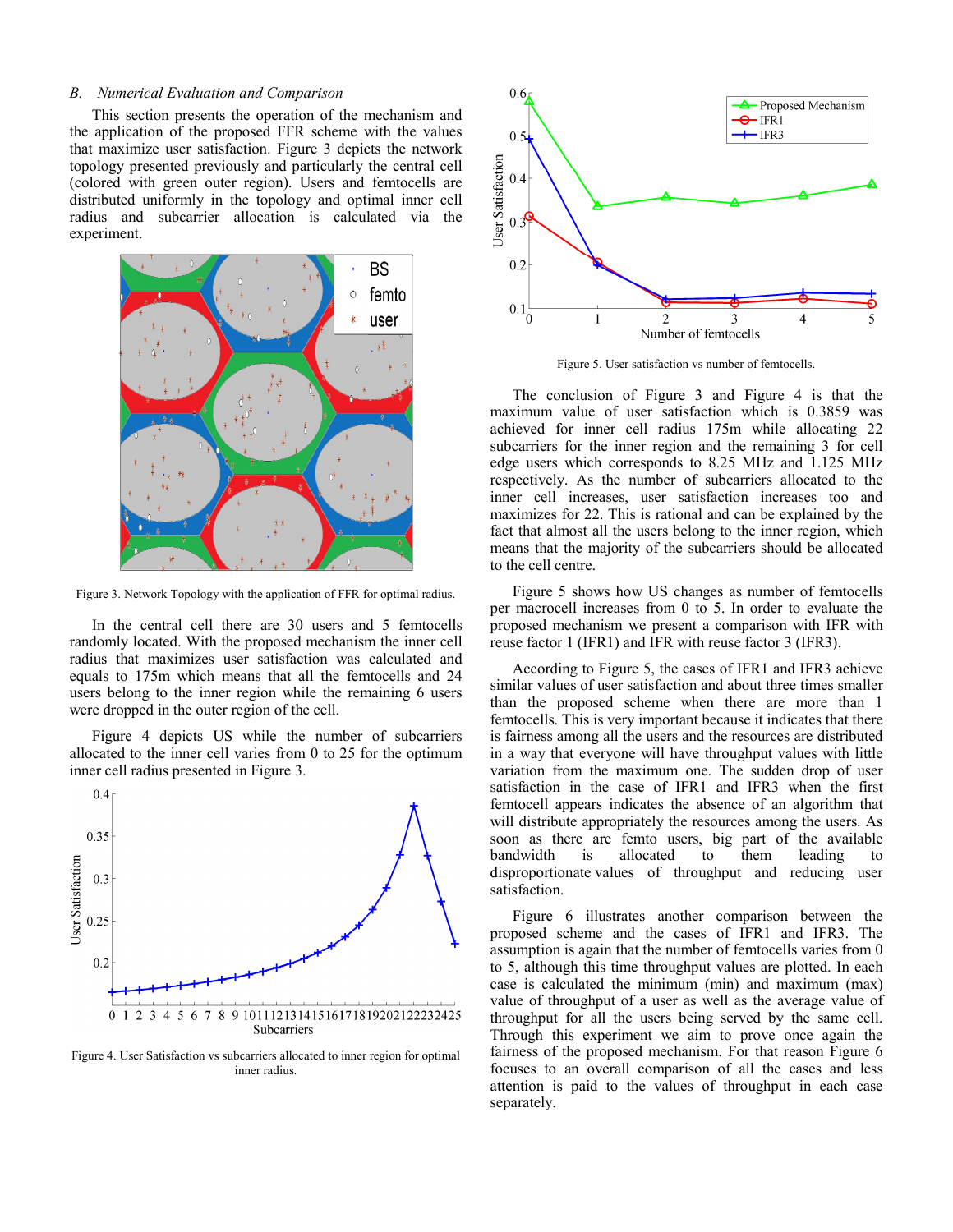

Figure 6. Throughput vs number of femtocells.

The most valuable observation from Figure 6 is that the average values of throughput of the proposed mechanism are close enough to the minimum and maximum value of this technique. This slight difference indicates that all the users experience values of throughput with little variance. This is exactly what was expected, because using US as a metric for the application of the FFR, all the users are served with comparable quality. On the contrary, the cases of IFR1 and IFR3 have average values of throughput close enough to the worst case, however the values of maximum throughput are extremely high giving a sense of injustice in the way that the users are treated.

In the experimental process the characteristics of the FFR scheme to be applied were selected using US. The value of inner cell radius and the distribution of subcarriers were those that maximized US. The reason is that US allocates frequency in a way that enables all the users to achieve comparable values of throughput. Figure 7 presents the comparison of user throughput for two different metrics. In each case throughput for every user is calculated based on maximum US or maximum total cell throughput. It should be highlighted that users 3, 4, 7, 10, 26 and 29 are femto users while the rest of them are macro users.



Figure 7. Per user throughput based on User Satisfaction and Total Cell Throughput.

It is worth noting that user throughput is lower when US is the metric, however high values of throughput are sacrificed in order to serve the users in a more fair way. On the contrary, applying FFR in a way that maximizes total cell throughput leads to an unfair distribution of the available resources. The biggest part of the available bandwidth is allocated to the femto users and as a result they achieve big throughput values almost ten times bigger than the macro users - which maximizes total cell throughput. Additionally, Figure 7 shows that when total cell throughput is used as a metric, there are users that are not served at all. These are the users that belong to the cell centre. As soon as inner cell increases and includes all the femtocells, all the subcarriers are allocated to the outer cell. In this occasion there is the maximum profit for a femto user. On the contrary, using user satisfaction as a metric reassures not only to serve the inner cell users, but also with similar values of throughput with the cell edge and the femto users.

# VI. CONCLUSIONS AND FUTURE WORK

The research in this paper focused in the mitigation of the interference in LTE networks that integrate femtocell overlay. Our technique is based on the idea of frequency reuse in order to reduce SINR and achieve higher values of throughput. The proposed mechanism selects the optimum values for the application of the FFR based on the maximization of user satisfaction. Our mechanism seems to be far more effective when it comes to fairness even though it seems to be worse concerning total cell throughput. For further evaluation we present the comparison when maximization of total cell throughput is used as a metric and scenarios where different frequency reuse schemes are applied.

An interesting suggestion for future work could be the import of more variables in the proposed model, aiming to provide more realistic scenarios. For example, we could take care of the case that the user is served by a femtocell that belongs to another apartment, adding more factors in the path loss equations. Additionally we could generalize the proposed mechanism in order to support users' mobility. However this implies the reduction of complexity in the computations in order to become feasible the extraction of results from such a complicated model.

## **REFERENCES**

- [1] T. O. Boudreau et al., "Interference Coordination and Cancellation for 4G Networks", IEEE Commun. Mag., vol. 47, no. 4, pp. 74-81, Apr. 2009.
- [2] V. Chandrasekhar and J. G. Andrews, "Femtocell Networks: A Survey", IEEE Commun. Mag., vol. 46, no. 9, pp. 59-67, Sept. 2008.
- [3] 3GPP TR 36.921 V10.0.0, "Evolved Universal Terrestrial Radio Access (E-UTRA); FDD Home eNode B (HeNB) Radio Frequency (RF) requirements analysis (Release 10)", 2011.
- [4] "Interference Management In OFDMA Femtocells", http://femtoforum.org.
- [5] D. Lopez-Perez et al., "Interference Avoidance and Dynamic Frequency Planning for WiMAX Femtocells Networks", IEEE International Conference on Communication Systems (ICCS), Nov. 2008.
- [6] P. Godlewski, M. Maqbool, M. Coupechoux, J-M Kélif, "Analytical Evaluation of Various Frequency Reuse Schemes in Cellular OFDMA Networks", ValueTools, 2008.